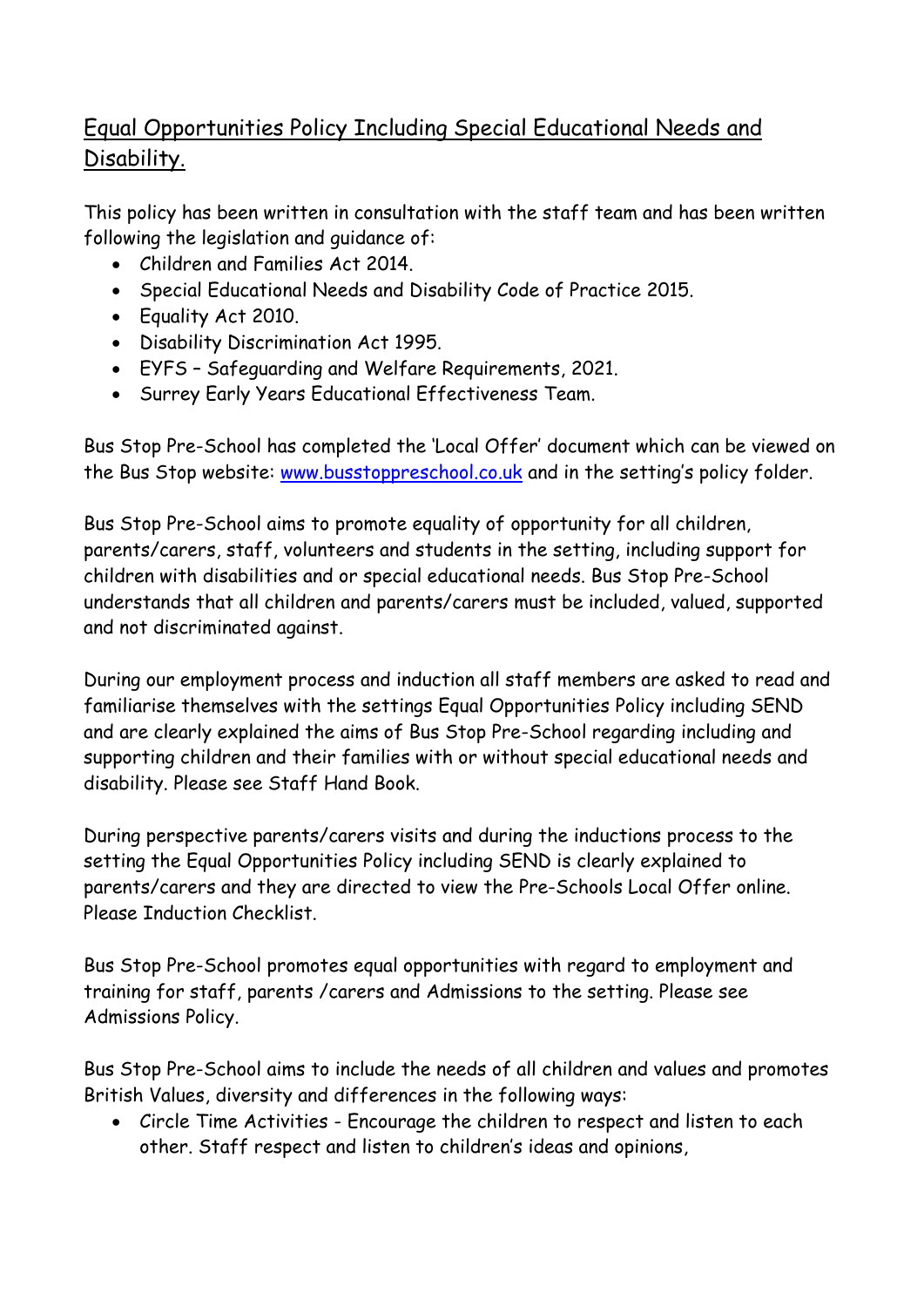- Key Person Approach A Key Person builds a strong attachment with individual children and their families and ensures a child's experiences meet their individual needs. We aim to provide consistency and continuity of care for a child and their family,
- Parents/carers complete About Me forms and this is shared with their child's Key Person – This gives the practitioner an understanding of a child's culture, religion, SEND, routines, likes and dislikes,
- Activities are planned to be inclusive of age or ability and to take into account cultural diversity – Activity plans offer ideas of how to differentiate an activity to include every child.
- Staff members are informed of children's individual needs and care during staff meetings – This is to ensure continuity of care and to build the confidence of the practitioners to support individual children,
- The SENCO ensure appropriate support is given to children with an SSP/EHCP, for example small group work or working with a child on a one-to-one basis,
- Specialised equipment is used if needed Pre-School is able to access Early Intervention Funding from the local authority,
- All parents/carers are informed of Early Years Pupil Premium (EYPP) during the induction process – Parents are given a letter explaining EYPP and how the Pre-School can claim funding to benefit all the children,
- Outings Outings and routes are planned to ensure every child can be included and additional staff can be called upon for extra support,
- Praise and encouragement is given throughout the day To promote confidence, self-esteem and independence,
- Resources show positive images of disability, ethnic diversity and changing family structure – This is to help raise awareness of children's understanding of difference/diversity in the community/society.
- For children and families whose first language is not English we provide sign/labels/books in their first language to provide full access to the curriculum and support in their learning.
- Celebrations Activities are planned to support children's understanding of others cultures, religion and beliefs. We celebrate Diwali, Christmas and the Chinese New Year each year. An 'Around the World' theme is included within our long term planning.
- Makaton signs are displayed around the learning environment to support every child's speech and language development. In house Makaton workshops are delivered by the Management team during staff meetings.
- Language Tool, 2014 All children have a Language Tool sheet included within their Learning Journey. This enables key persons to monitor children's individual speech and language development and identify signs of speech and language delay/difficulties.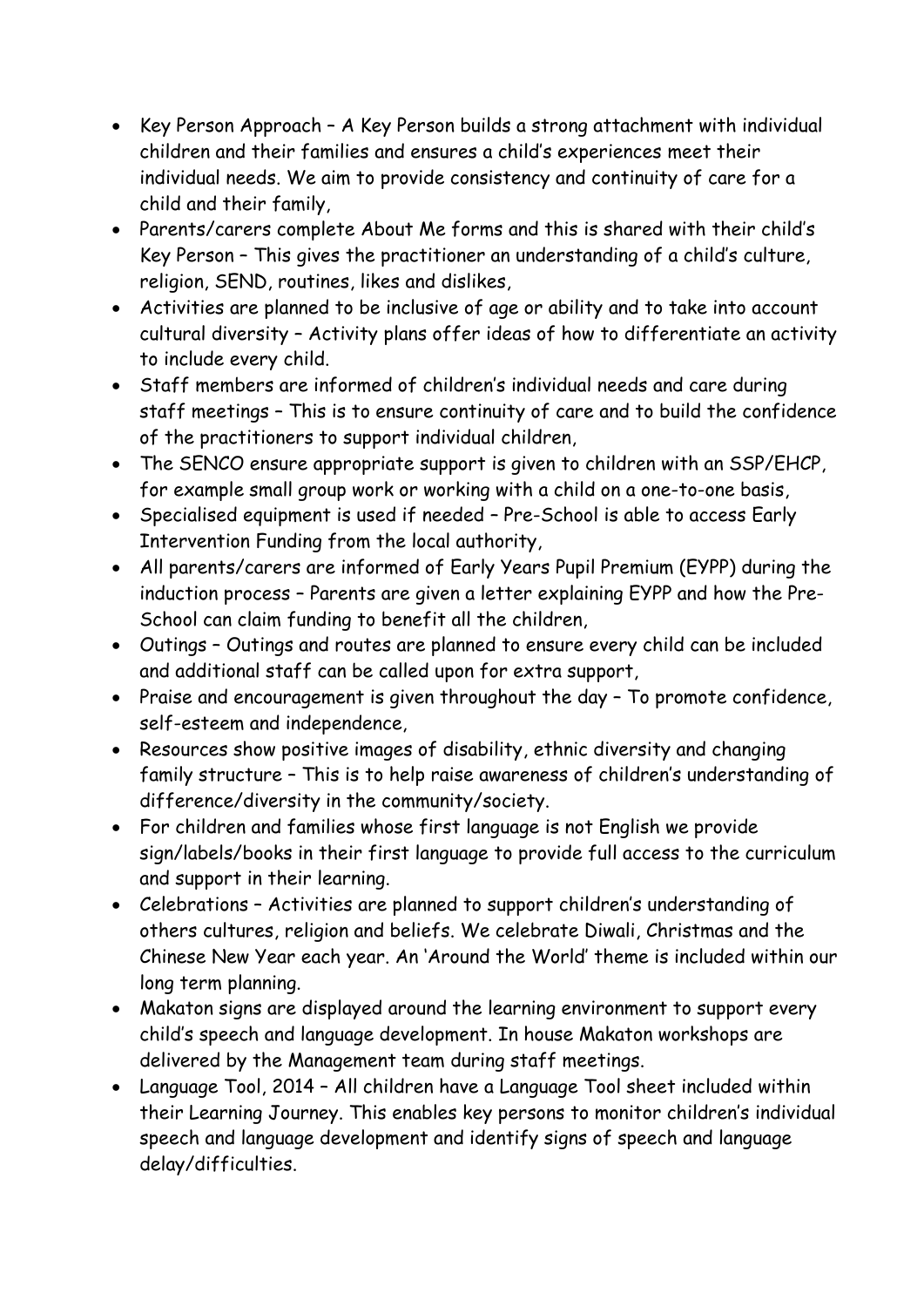- Nappy Changing /Intimate Care Children are changed in the adults toilet and staff members ensure they are discreet and show respect for children's privacy.
- Communication with Parents/Carers Parents/carers are given Parent Observation sheets to complete to inform their Key Person of their child's development/achievements at home. Parents/carers are given a copy and invited to add any comments to their child's Learning Journey. Parents/carers are all given a half termly newsletter which explains the terms activities, links to the EYFS, 2021 and how parents/carers can support their child's learning at home.

To ensure children with SEND and families are appropriately supported within the setting, Bus Stop Pre-School has an appointed Special Educational Needs Coordinator (SENCO). The settings named SENCO is

- SENCO Hayley Lewis.
- Deputy SENCO Kelly Haines

The settings SENCO attends regular local SENCO network meetings and appropriate training to ensure their knowledge is up to date. If the SENCO is unavailable the Deputy SENCO or Management team will attend.

## Roles and Responsibility of SENCO

- To attend SENCO network meeting and updates staff members.
- To have good working knowledge and understanding of the Special Educational Needs and Disability Code of Practice 2015.
- To have a good knowledge of the children with SEND in the Pre-School and make sure their needs are being met.
- To complete the Record of Children with SSP/EHCP form termly and to keep it up to date. To have this form available for outside agencies to view.
- To communicate and work effectively with children's parents/carers, to gain knowledge of their child's SEN or disability, as we believe parents/carers knowledge is invaluable.
- To communicate effectively with the child's key person.
- To carry out regular reviews with parents/carers to ensure that the child's needs are being supported and that the parents are satisfied with the level of support being received by their child.
- To communicate and work effectively with outside agencies and professionals,
- To work alongside the child's key person and whole staff team to ensure the needs of individual children are met.
- The SENCO and a child's key person/outside professional's work together to identify Surrey Support Plans (SSP) and Education, Health and Care plans (EHCP) for children.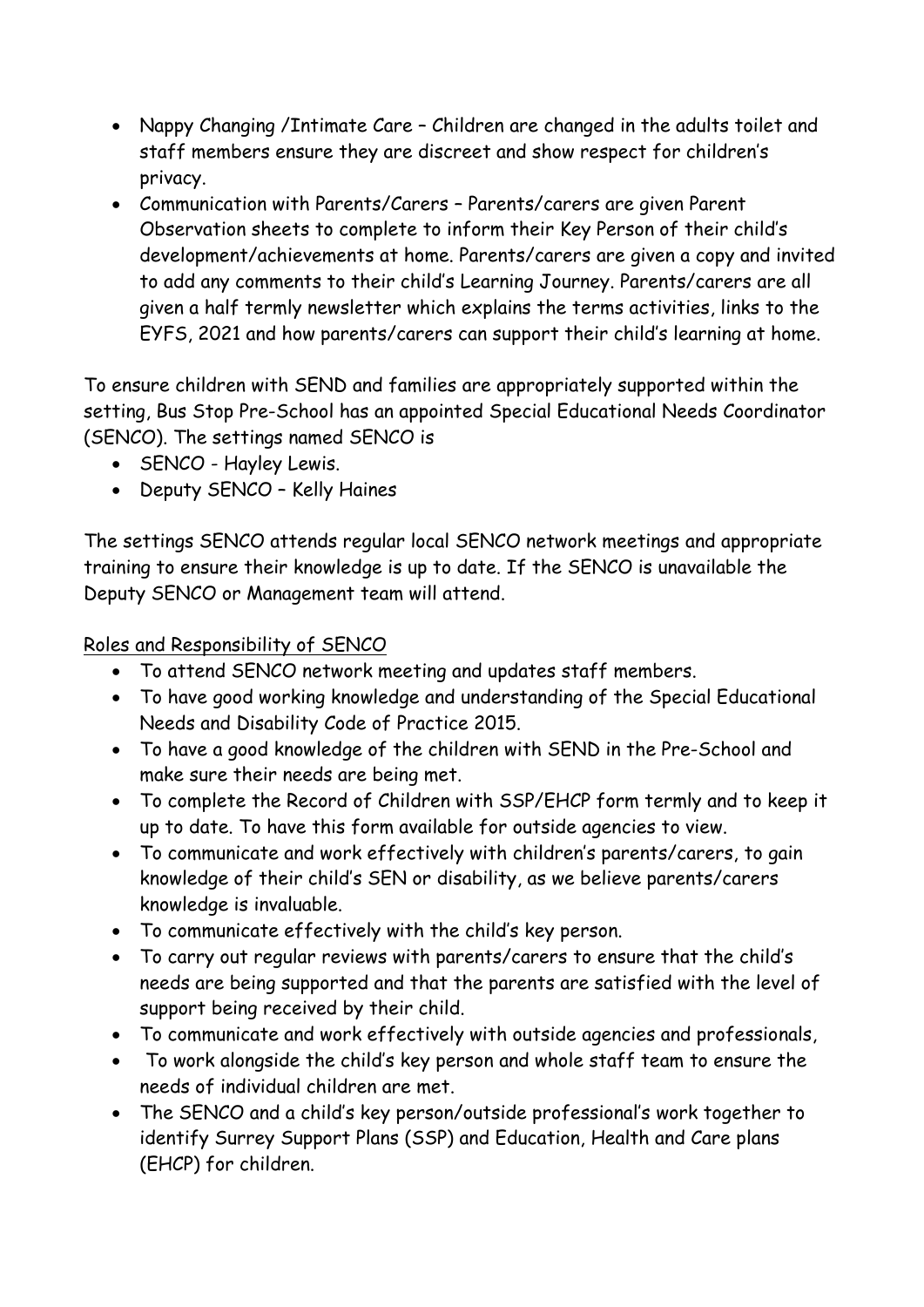- To carry out one-to-one support/small group work to support children's SSP/EHCP targets.
- To regularly review individual support plans and discuss with parents, key person and outside professionals.
- To contact the Surrey ONE STOP for advice on referrals/making referrals relating to SEND (please see sheet at the end of this policy).
- To contact REMA to support children and families with English as Additional Language (EAL).

During the induction process all parents/carers are explained the role of the SENCO and the named SENCO. Parents/carers are informed of all the settings policies in the Induction Checklist and directed to view our settings website.

At Bus Stop Pre-School our settings SENCO is also a registered Early Years Emotional Support Assistant (ELSA). The role of the ELSA is to support children to understand, manage and to talk about their emotions. This may be through using stories, role-play, persona dolls, craft and games.

When approached by a parent/carer of a child with SEN or a physical disability Bus Stop Pre-School considers the child's additional needs and if the settings resources/environment are appropriate and any staffing implications. Bus Stop Pre-School will gain information from the parent/carers and where appropriate advice will be gained from the Surrey Early Years Educational Effectiveness team regarding further training or funding available for additional staff to work on a one-to-one basis. A decision will then be made depending on the level of need and if appropriate support can be given by Bus Stop Pre-School.

Bus Stop Pre-School has regard for the Disability Discrimination Act 1995 and the Equality Act 2010 and will endeavour to make reasonable adjustments to the premises making it accessible to all. Access currently available:

- The Pre-School building is a bungalow enabling access to all resources and equipment on one level.
- Wheel chair access is available from the car park to the bungalow and a footpath around the bungalow ensures access to the bungalows garden.
- A low level ramp can be made available to enable wheel chair users to enter the low step into the bungalow and removable partitions are placed in the toilet to provide extra space if required.
- All equipment and furniture is at low level to ensure good access. Children with SEN and or a disability will be included in all activities as appropriate.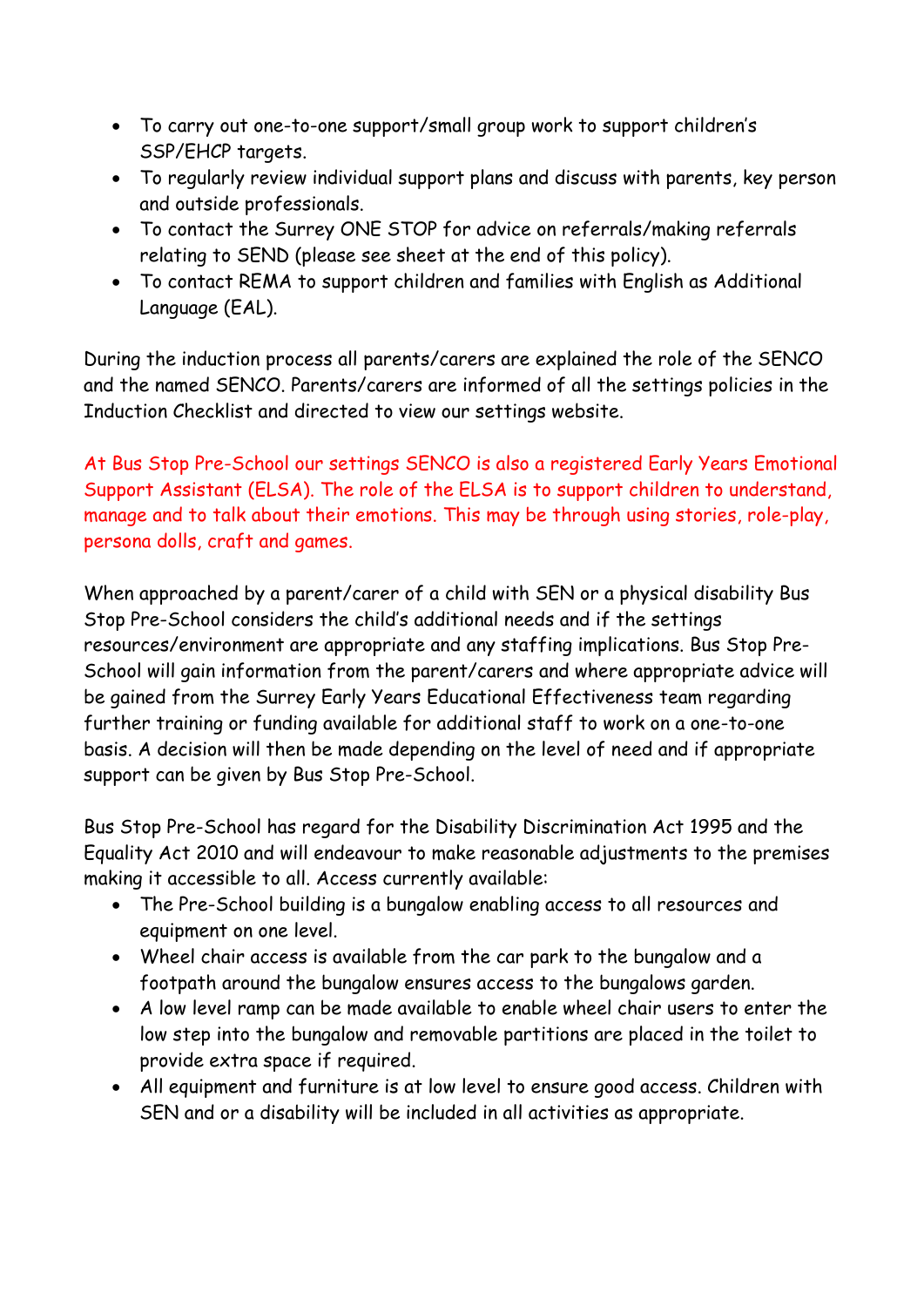Bus Stop Pre-School works with outside agencies to support children with SEND this is by

- Telephone conversations regarding progress,
- Letters and reports on progress,
- Emails sent confidentially by Egress.
- Professional invited in with parents/carers permission to observe a child in the setting.
- Review meetings with professionals, parents, SENCO and child's key person.

If a Bus Stop team member develops a concern for a child regarding SEND, staff will carry out observations over a short period to establish whether their concerns need further investigation. After consultation with the child's parent/carer if concerns are confirmed, parents are asked to complete and sign a Request for Support permission form enabling the SENCO to contact Surrey's ONE STOP to make a referral for the child. The parent/carer and staff can then begin collecting further observations/ information. Parents/carers signed permission will also be obtained to involve specialists for example Speech and Language therapist (SLT), Education Phycologist (EP) or Portage (SEES). All information is kept confidential. Please see Confidentiality Policy.

Bus Stop Pre-School ensures that parents/carers are fully involved throughout the process of identifying/supporting children with SEND and are encouraged to share their knowledge of their child.

Bus Stop Pre-School follows the guidance of the SEND Code of practice, 2015 when supporting children and families with SEN: (section 5.39-5.43 in the COP, 2015)

- Assess SENCO, practitioners and parents work together to gain an understanding of a child's needs and to establish if they are making expected progress within the EYFS, 2021.
- Plan SENCO, practitioner and parents to involve outside agencies for support and guidance.
- Do SENCO and practitioners to support child daily within the setting and carry out interventions suggested by outside agencies. Create SSP on guidance suggested by outside agencies.
- Review SENCO, practitioner and parents to review child's progress and communicate with outside agencies. An Education, Health Care plan (EHCP) to be completed if a child is not progressing at the expected level following the EYFS, 2021.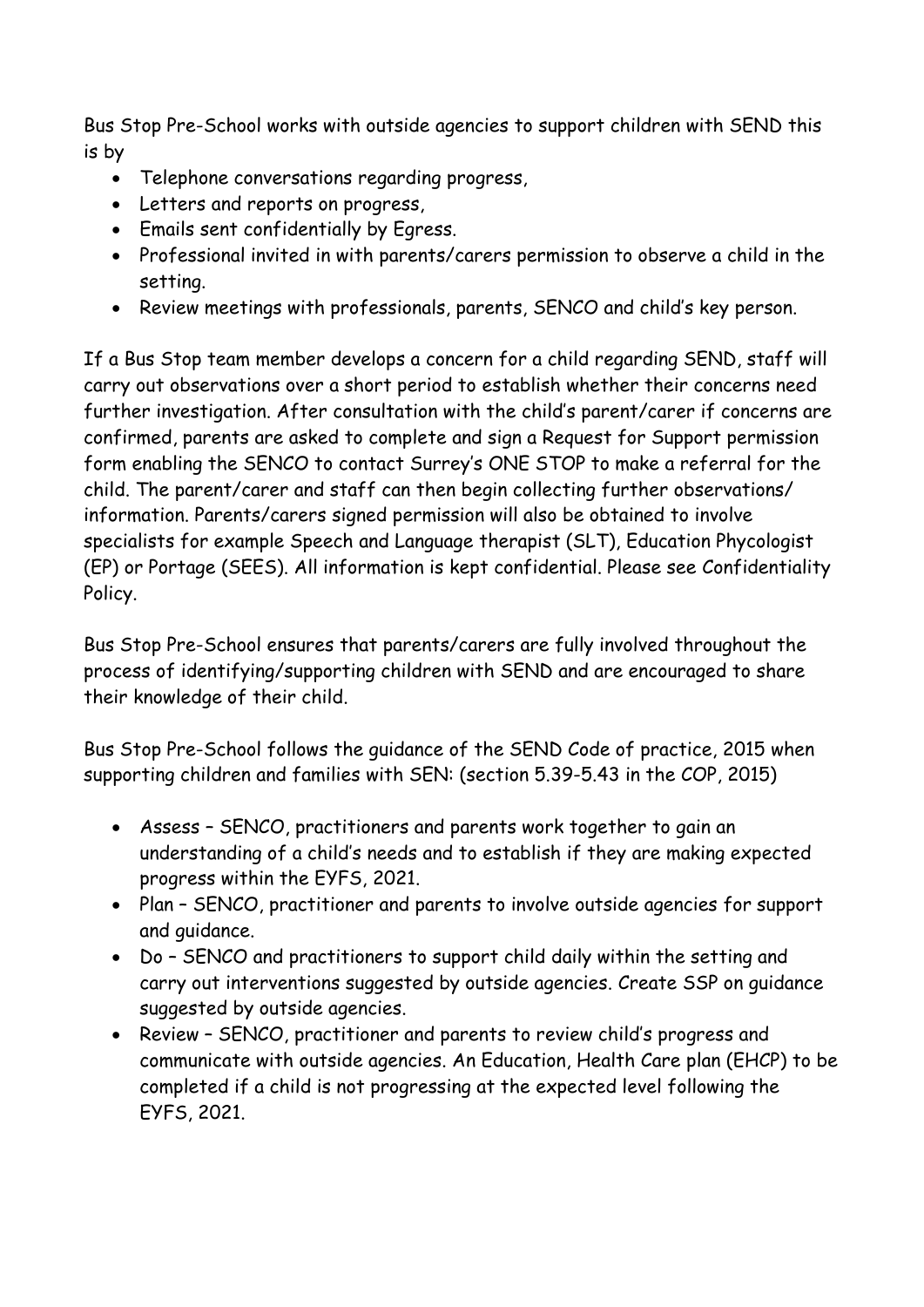Bus Stop team members use observations and information from children's individual Learning Journey's and 2 year old checks to support them and outside agencies in identifying children with SEND to establish if a child if making expected progress within the EYFS, 2021. All records are available for parents to see and add to.

If children with SEND move on from our setting a Transition form is completed by the child's Key Person and information such as an SSP and EHCP are shared. The settings SENCO/Key person will attend a Transition meeting with the child's new setting or School. Please see Transition Policy.

Bus Stop Pre-School supports children with medical conditions. Please see Administration of Medicines Policy.

It is Bus Stop Pre-Schools policy to treat each child as an individual and to respect their views and wishes. Bus Stop Pre-School provides opportunities for children to interact with each other through activities which encourage their understanding of age, race, religion, culture, disability and special educational need.

## Early Help

Bus Stop Pre-School understands that under the Working Together to Safeguard Children, 2015, the What to do if you're worried a child is being abused 2015 and Effective Family Resilience guidance, 2019 it is the role of DSL or other lead practitioner to undertake an Early Help Assessment to support a child and their family to receive Early Help before a problem emerges and to help prevent further problems arising.

## Useful Websites and Resources

Surrey South East SEND Advisor is: Linda Innes, contact Email: [Linda.Innes@surreycc.gov.uk](mailto:Linda.Innes@surreycc.gov.uk) (correct for September 2021).

Surrey South East Early Years Advisor is: Sue Barrett, contact Email: [sue.barrett@surreycc.gov.uk,](mailto:sue.barrett@surreycc.gov.uk) Tel: 01372 833816 (correct for September 2019).

- [www.education.gov.uk](http://www.education.gov.uk/)
- SEND Guide for Parents and Carer; [https://www.gov.uk/government/publications/send-guide-for-parents-and](https://www.gov.uk/government/publications/send-guide-for-parents-and-carers)[carers](https://www.gov.uk/government/publications/send-guide-for-parents-and-carers)
- Information and publications about the Disability Discrimination Act [www.direct.gov.uk](http://www.direct.gov.uk/)